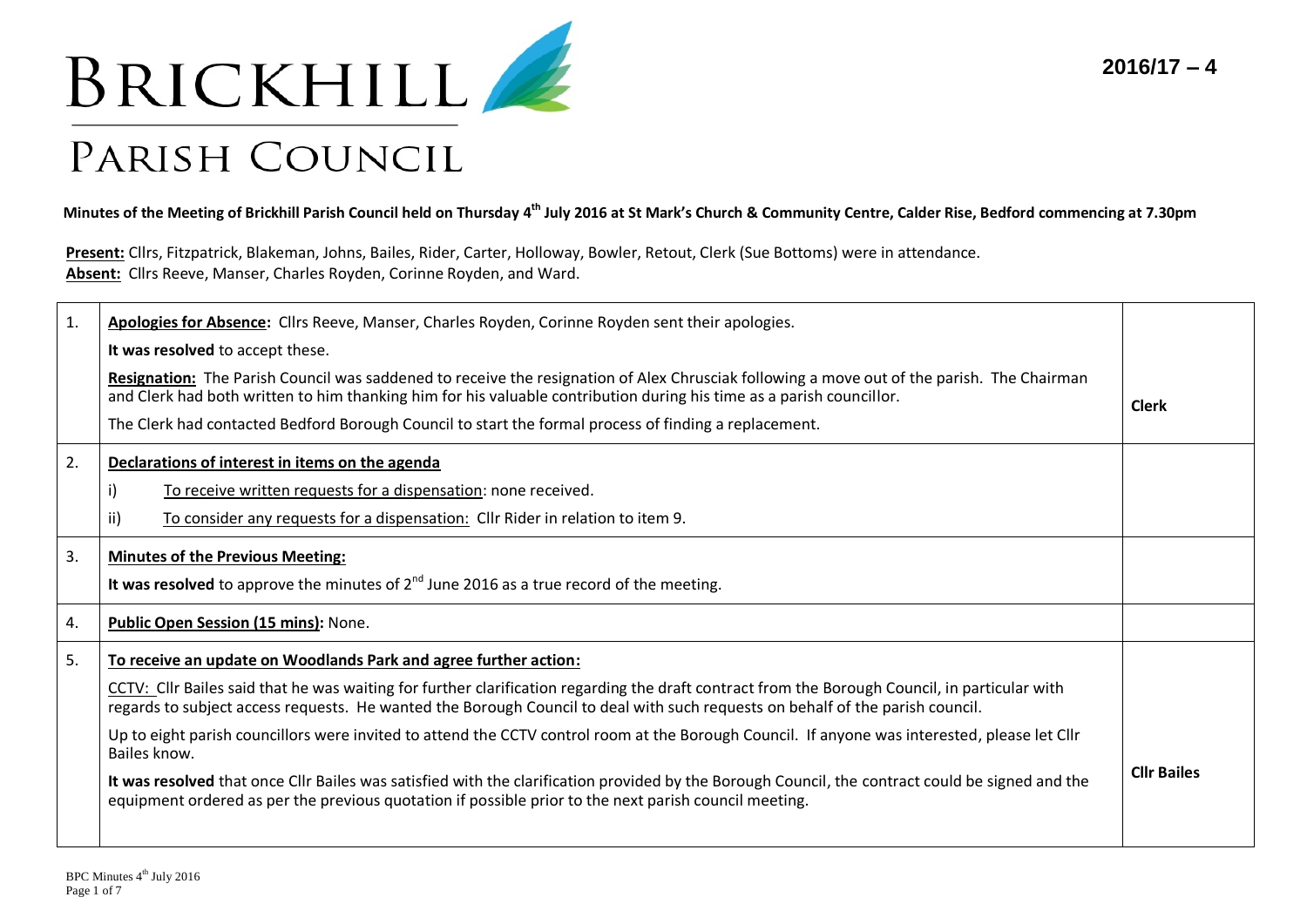|    | Persimmon/Adoption: Persimmon have already said following the meeting with the parish council and the Borough Council that they are willing<br>to give permission for some projects to go ahead before the areas are formally adopted by the Borough Council but would rather wait until<br>adoption has taken place before any bigger projects (e.g. the green gym and additions to the play areas) are started. |                              |
|----|-------------------------------------------------------------------------------------------------------------------------------------------------------------------------------------------------------------------------------------------------------------------------------------------------------------------------------------------------------------------------------------------------------------------|------------------------------|
|    | Cllr Fitzpatrick said that the parish council need clarification from the Borough Council as to the procedure to be followed with regards the<br>undertaking of the larger projects for example, would the parish council procure the equipment or the Borough Council, who would decide the<br>exact siting.                                                                                                     |                              |
|    | The Clerk had already written to the Borough Council asking whether projects such as the formal gates through the perimeter fencing could be<br>progressed now. She was still waiting for a response.                                                                                                                                                                                                             | <b>Clerk</b>                 |
|    | Other Matters: Cllr Bailes had supplied Paul Pace with details of the play areas which should be included in the Dog Exclusion Areas. Once<br>adopted, signage could then go up in those areas.                                                                                                                                                                                                                   |                              |
|    | There had been a complaint about fishing in the ponds. Paul Pace will put up signage.                                                                                                                                                                                                                                                                                                                             |                              |
|    | Cllr Bailes was thanked for his report.                                                                                                                                                                                                                                                                                                                                                                           |                              |
| 6. | To receive an update re: the leasing of the remainder of Waveney Green from Bedford Borough Council:                                                                                                                                                                                                                                                                                                              |                              |
|    | The Clerk reported that Property Services at the Borough Council suggested that this was undertaken through their Community Asset Transfer<br>Policy.                                                                                                                                                                                                                                                             |                              |
|    | Cllr Fitzpatrick suggested and it was resolved that the Clerk ask the Borough Council if it were possible to acquire this under the terms of a<br>straight lease agreement.                                                                                                                                                                                                                                       | <b>Clerk</b>                 |
| 7. | To decide if a public consultation is needed for a possible future project to install a green gym on Waveney Green and agree any further<br>action:                                                                                                                                                                                                                                                               |                              |
|    | Following discussion, it was resolved that the matter did not require public consultation and that further consideration be left at this stage to<br>the Allotments and Open Spaces Committee.                                                                                                                                                                                                                    | <b>A&amp;OS</b><br>Committee |
| 8. | To consider the possibility of undertaking a Neighbourhood Development Plan and agree action:                                                                                                                                                                                                                                                                                                                     |                              |
|    | It was resolved to move this to the September meeting.                                                                                                                                                                                                                                                                                                                                                            | <b>Clerk</b>                 |
|    |                                                                                                                                                                                                                                                                                                                                                                                                                   |                              |
|    |                                                                                                                                                                                                                                                                                                                                                                                                                   |                              |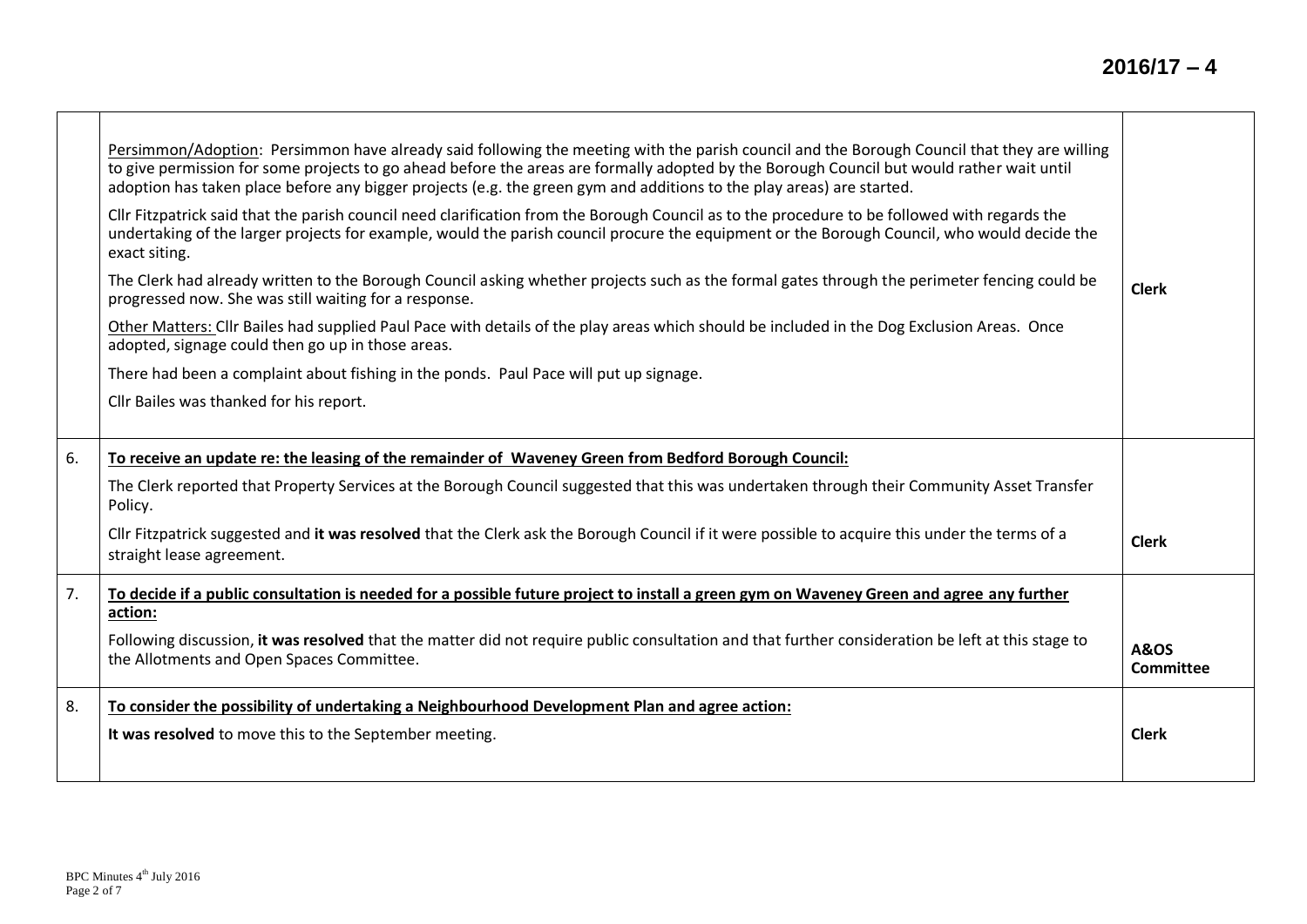| 9.  | To receive a report from the Clerk on the Brickhill Community Centre and agree any action:                                                                                                                                                                                                                                                                         |                             |
|-----|--------------------------------------------------------------------------------------------------------------------------------------------------------------------------------------------------------------------------------------------------------------------------------------------------------------------------------------------------------------------|-----------------------------|
|     | (having declared an interest under 2. above, Cllr Rider took no part in the discussion. Cllr Fitzpatrick did not consider he needed to declare an<br>interest and so was able to continue to take part in the discussion).                                                                                                                                         |                             |
|     | i) Heating system: The last annual service by Chesters indicated no problems with the system at present. Cllr Fitzpatrick felt that the<br>parish council should consider getting a survey done to establish the potential life of the system.                                                                                                                     |                             |
|     | Discussion then moved on to the wider issue of developing a 5 year plan for works to be undertaken by the parish council at the<br>Community Centre as per the agreement between the parish council and the Brickhill Community Association.                                                                                                                       | <b>Action: Clerk</b>        |
|     | It was resolved that the Clerk should write to the Chairman of Brickhill Community Association, with a draft of the letter being initially<br>considered and agreed by Cllr Blakeman, asking for some clarification with regards certain clauses of the agreement.                                                                                                 | and Cllr<br><b>Blakeman</b> |
|     | ii) Re-locating back to St Marks: The Clerk reported that as the parish council are already aware, there have been and continue to be<br>issues arising from the parish council having its office at the Community Centre. St Mark's has kindly offered the opportunity to re-<br>locate back to St Marks in the office previously occupied by the parish council. |                             |
|     | According to the terms of the agreement between the parish council and the Brickhill Community Association, the parish council would<br>need to give the Association 3 months notice and cover the cost of re-decorating and re-carpeting the office.                                                                                                              |                             |
|     | St Mark's would charge the same rent as the Association and would give us a 5 year lease. St Mark's would waive the first three months<br>rent if the Association insisted on charging us in order to enable the move to take place as soon as possible.                                                                                                           |                             |
|     | It was resolved that the parish council office should move back to St Mark's on the terms specified and that notice should be given to<br>Brickhill Community Association as soon as possible.                                                                                                                                                                     |                             |
|     | iii) Noise: The Clerk reported that the parish council had been copied into a letter from Environmental Health at the Borough Council<br>regarding a complaint about noise at the Community Centre.                                                                                                                                                                |                             |
|     | Following discussion with the Centre Manager the Clerk was led to understand that the sound limiters were being inspected and<br>upgraded as necessary and the groups of concern in the upper hall have been contacted and asked either to move downstairs to the<br>lower hall or take steps to limit noise.                                                      |                             |
| 10. | To note that Gathering on the Green is being held on the 9 <sup>th</sup> July and agree any action:                                                                                                                                                                                                                                                                |                             |
|     | The Clerk reminded the parish council that this was happening on the Saturday following this meeting.                                                                                                                                                                                                                                                              |                             |
|     | She and Alison (the Assistant Clerk) would welcome volunteers especially for setting up and clearing away at the end of the event.                                                                                                                                                                                                                                 |                             |
|     |                                                                                                                                                                                                                                                                                                                                                                    |                             |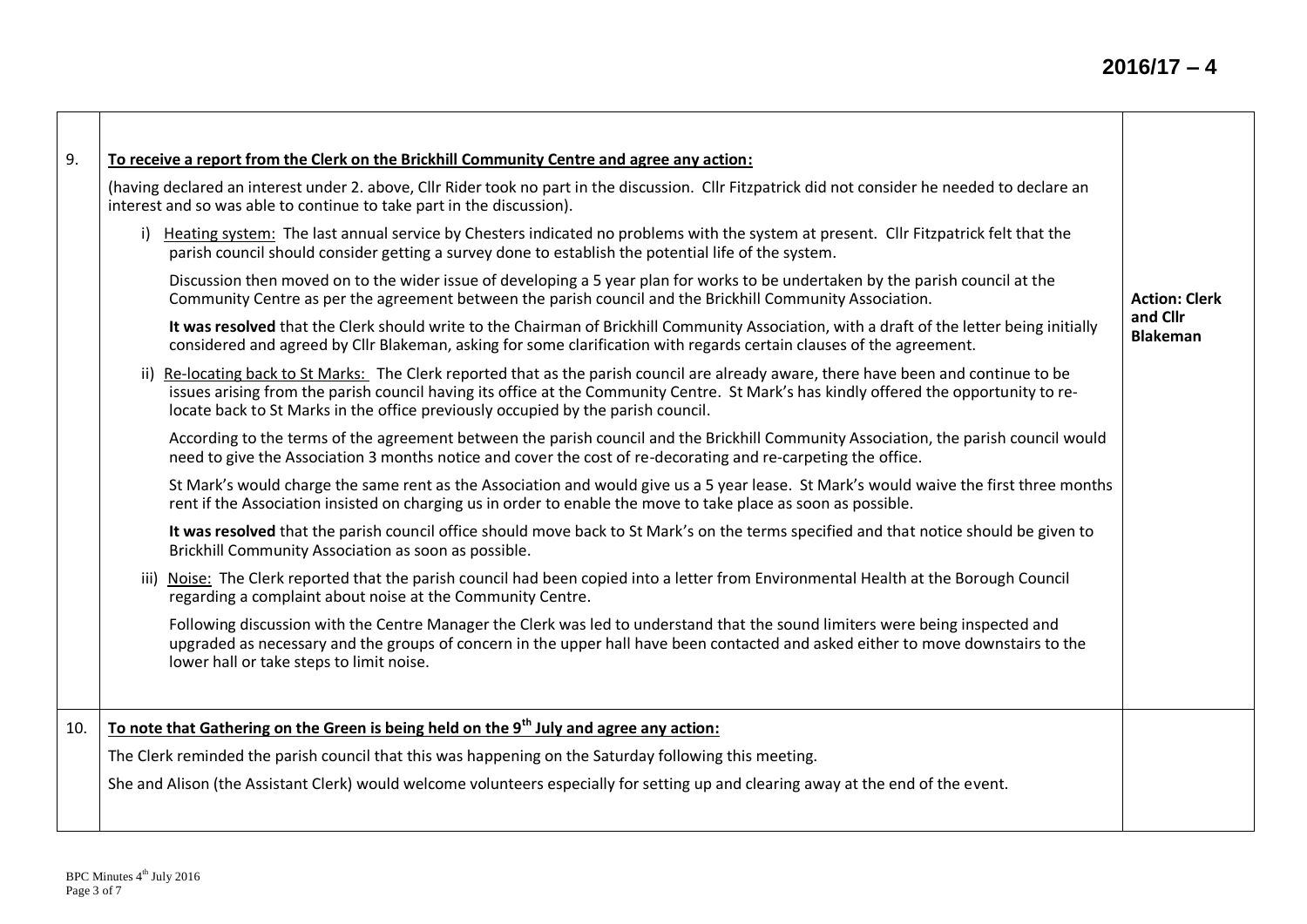## 11. **Financial Matters:**

i) To approve bank reconciliations and any accounts for payment: **It was resolved** to accept these.

| <b>Payee Name</b>                | Reference             | <b>Amount Paid</b>                 | <b>Transaction Detail</b>       |
|----------------------------------|-----------------------|------------------------------------|---------------------------------|
| S Bottoms                        | BACS <sub>22</sub>    | $\mathbf f$<br>23.45               | <b>Refreshments and Stamps</b>  |
| <b>Bedford Borough Council</b>   | <b>DD</b>             | 3,458.63<br>£                      | Salaries June                   |
| <b>DRG Arbor Services</b>        | BACS <sub>23</sub>    | f<br>70.00                         | <b>Cut Back Buddleas at BCC</b> |
| Otis Ltd                         | BACS <sub>24</sub>    | $\pmb{\mathrm{f}}$<br>527.73       | Lift Service BCC                |
| <b>Open Spaces Society</b>       | BACS <sub>25</sub>    | $\mathbf f$<br>45.00               | Subscription                    |
| Anglian Water                    | BACS <sub>26</sub>    | 127.55<br>£                        | <b>Water Rates</b>              |
| iThink Telecom                   | <b>DD</b>             | £<br>18.65                         | <b>Telephone Charge</b>         |
| S Bottoms                        | BACS <sub>27</sub>    | $\mathbf f$<br>27.40               | GOTG expenses and PC            |
| <b>British Telecom</b>           | <b>DD</b>             | $\mathbf f$<br>95.40               | <b>Broadband Charges</b>        |
| St Marks Church Community Centre | 1155                  | £<br>51.45                         | Room Hire and Photocopying      |
| P Sleet                          | 1156                  | $\pmb{\mathsf{f}}$<br>56.00        | Plot and key refund             |
| St Marks Church Community Centre | 1157                  | 22.50<br>£                         | <b>Hall Hire</b>                |
| The Raptor Foundation            | 1158                  | $\pmb{\mathsf{f}}$<br>100.00       | Attendance at GOTG 2016         |
| Annabel Walker                   | 1159                  | 125.00<br>£                        | Face Painting GOTG 16           |
| M Garrett                        | 1160                  | f<br>215.00                        | Magic Show GOTG 16              |
| <b>Jay Rollins</b>               | 1161                  | $\mathbf f$<br>280.00              | Circus Skills GOTG 16           |
| <b>NB Removals</b>               | 1162                  | $\pmb{\mathsf{f}}$<br>85.00        | Removal Van GOTG 16             |
| Came and Company                 | BACS <sub>28</sub>    | $\underline{\mathbf{f}}$<br>949.36 | Annual Insurance                |
|                                  | <b>Total Payments</b> | 6,278.12<br>£                      |                                 |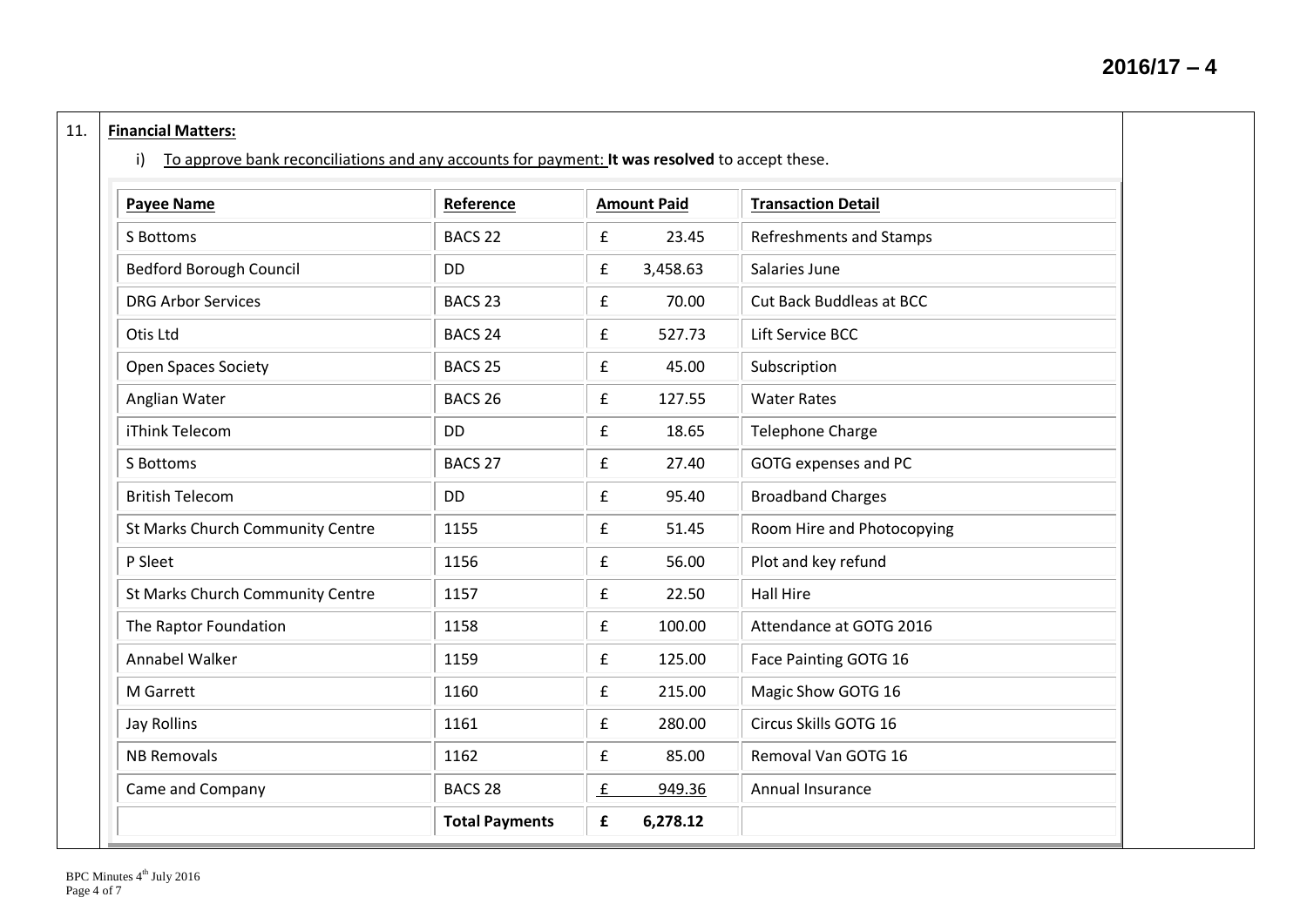## **2016/17 – 4**

|     | To consider an application from Good Neighbours to cover insurance costs: It was resolved to give a grant of £200.<br>ii)<br>To review the asset register: It was resolved to accept this.<br>iii)<br>iv) To review the risk assessment and agree any action: It was resolved to accept this. Changes would need to be made with regards the<br>section relating to allotment rents once the new payment dates come completely into operation.                                                                                                              | <b>Clerk</b>           |
|-----|-------------------------------------------------------------------------------------------------------------------------------------------------------------------------------------------------------------------------------------------------------------------------------------------------------------------------------------------------------------------------------------------------------------------------------------------------------------------------------------------------------------------------------------------------------------|------------------------|
| 12. | To review the Christmas dinner for the over 65 years and agree action:                                                                                                                                                                                                                                                                                                                                                                                                                                                                                      | <b>Clerk</b>           |
|     | The Clerk questioned whether it was sensible to have a Christmas dinner given that there are already a number being held for this age group not<br>least the one organised by Brickhill Community Association. Perhaps it might be worth considering replacing this with a Spring/Summer<br>afternoon tea.                                                                                                                                                                                                                                                  |                        |
|     | It was resolved to hold the Christmas dinner this year as it was already included in the budget for 2016-17 but to consider having a different<br>event in 2017-8.                                                                                                                                                                                                                                                                                                                                                                                          |                        |
| 13. | To consider a request by Mr Gumble to hold a two day event on Waveney Green:                                                                                                                                                                                                                                                                                                                                                                                                                                                                                |                        |
|     | The Clerk had received a request from Mr Gumble to hold an event on Waveney Green on Saturday $13^{th}$ and Sunday $14^{th}$ August 12 noon until<br>6pm. He would bring 10 rides similar to what he brings to the Gathering on the Green event i.e. designed for children under 14 years of age. He<br>would set up on the Friday night and someone would stay on site overnight on the Friday and Saturday nights to look after the equipment. This<br>would be a "value for money" event with children purchasing a wristband allowing unlimited access. |                        |
|     | It was resolved to allow Mr Gumble to use Waveney Green at no charge in order to keep the charges down, provided that someone stayed<br>overnight on site on the Friday and Saturday, that the Green was left in the condition in which it was found and all litter was cleared. The<br>Assistant Clerk would reply along those lines to Mr Gumble.                                                                                                                                                                                                         | <b>Assistant Clerk</b> |
| 14. | To consider the installation of signage at the various entrances to Brickhill and agree action:                                                                                                                                                                                                                                                                                                                                                                                                                                                             |                        |
|     | following discussion, it was resolved that the Clerk arrange a meeting with Andrew Prigmore of Bedford Borough Council to look at the<br>proposed locations and to establish what was acceptable from a highways viewpoint and the process involved in their procurement and<br>installation e.g. whether through the Borough Council or directly by the parish council and to seek quotations for the smaller signage as<br>appropriate which would say "Welcome to Brickhill Parish Please drive carefully".                                              | <b>Clerk</b>           |
| 15. | To receive a report from the Borough Councillors:                                                                                                                                                                                                                                                                                                                                                                                                                                                                                                           |                        |
|     | Cllr Rider said that there have been complaints re: grass cutting. We have ten cuts a year and we have had 4. There has been a problem with<br>rain, it rained 19 days in June in Brickhill and hence some problems. Some areas were missed and these were reported with crews worked<br>weekends to catch up.                                                                                                                                                                                                                                              |                        |
|     | We are continuing with pond renovation at Rooksmead, the Borough Council is compiling a tender and determining whether there is a clay lining<br>which would prevent deepening for a fountain.                                                                                                                                                                                                                                                                                                                                                              |                        |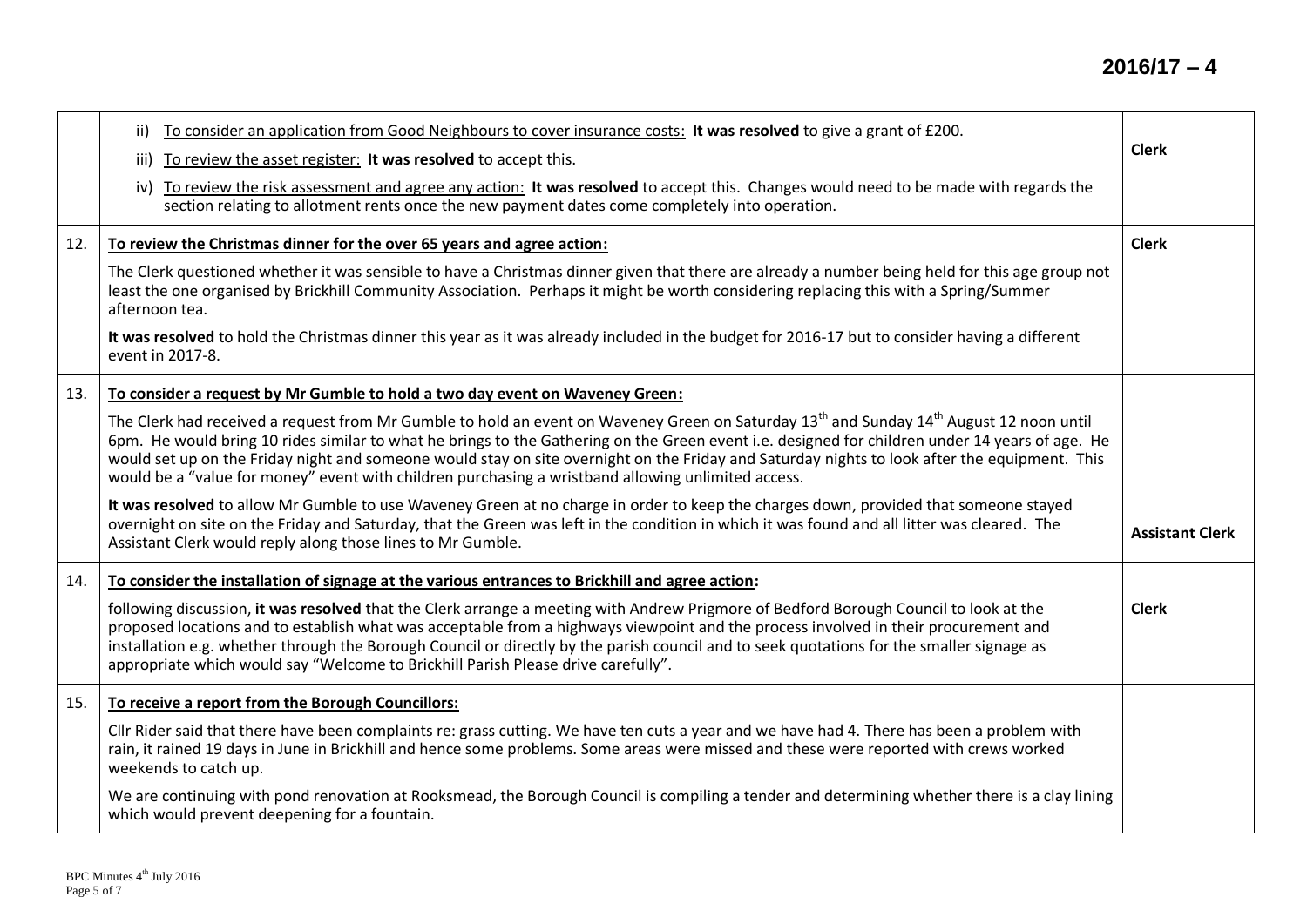|     | We have met with highways re: the speed warning signs for Brickhill Drive and they have been ordered.                                                                                                                                          |  |
|-----|------------------------------------------------------------------------------------------------------------------------------------------------------------------------------------------------------------------------------------------------|--|
|     | We have had a request for yellow lines at junctions in Wansbeck and we have made a request for junctions in Dove and Dart Road.                                                                                                                |  |
|     | We have requested moving the parking notice in the car park at Brickhill Drive Shops to the front of the car park.                                                                                                                             |  |
|     | We have tried to have lines painted in the car park in Rooksmead but residents have not cooperated by removing their vehicles.                                                                                                                 |  |
|     | Fines of over £5,000 were imposed on a Brickhill resident selling cars at his home and on the highway.                                                                                                                                         |  |
|     | We have had a request to have trees maintained on the green near Falcon Avenue. Cllr Fitzpatrick is looking into ownership.                                                                                                                    |  |
|     | We have asked for another 20mph road marking on Tyne Crescent between Ashmead Road and Kennet Rise.                                                                                                                                            |  |
|     | We have asked for kerb and stop sign repairs at the Tyne Crescent junction with Avon Drive.                                                                                                                                                    |  |
|     | We continue to receive complaints re: the land looked after by Persimmon on Woodlands Estate.                                                                                                                                                  |  |
|     | We have reported commercial refuse collection vehicles from Biffa doing damage to verge in Linnet Way.                                                                                                                                         |  |
|     | We are still pushing for rti in Kimbolton Road near to Ellis Road.                                                                                                                                                                             |  |
|     | We have requested replacement of the broken tree outside the garage in Avon Drive.                                                                                                                                                             |  |
|     | Prosecution is taking place for fly posting which we witnessed in Kimbolton Road.                                                                                                                                                              |  |
|     | Borough Wide:                                                                                                                                                                                                                                  |  |
|     | The new bridge is in and we expect Riverside North to be open early summer next year.                                                                                                                                                          |  |
|     | There is a consultation taking place on waste with a proposal to go alternate weekly on black bin waste. Over 70 per cent of councils already do<br>this.                                                                                      |  |
|     | There was overwhelming support for dog control orders which have been passed. Over 90 per cent support dogs on leads in cemeteries and play<br>areas. Hopefully there also will be more prosecutions for dog fouling with these laws in place. |  |
|     | Cllr Rider was thanked for her report.                                                                                                                                                                                                         |  |
| 16. | To review the list of outstanding matters and agree any further action:                                                                                                                                                                        |  |
|     | This was reviewed.                                                                                                                                                                                                                             |  |
|     | Community Governance Review Clapham and Brickhill:                                                                                                                                                                                             |  |
|     | The Clerk noted that the public meeting was taking place at 7.15pm in the Church Hall, St Mark's on Thursday 4 <sup>th</sup> August. This was to be<br>advertised on the noticeboards, website etc.                                            |  |

 $\mathcal{L}$